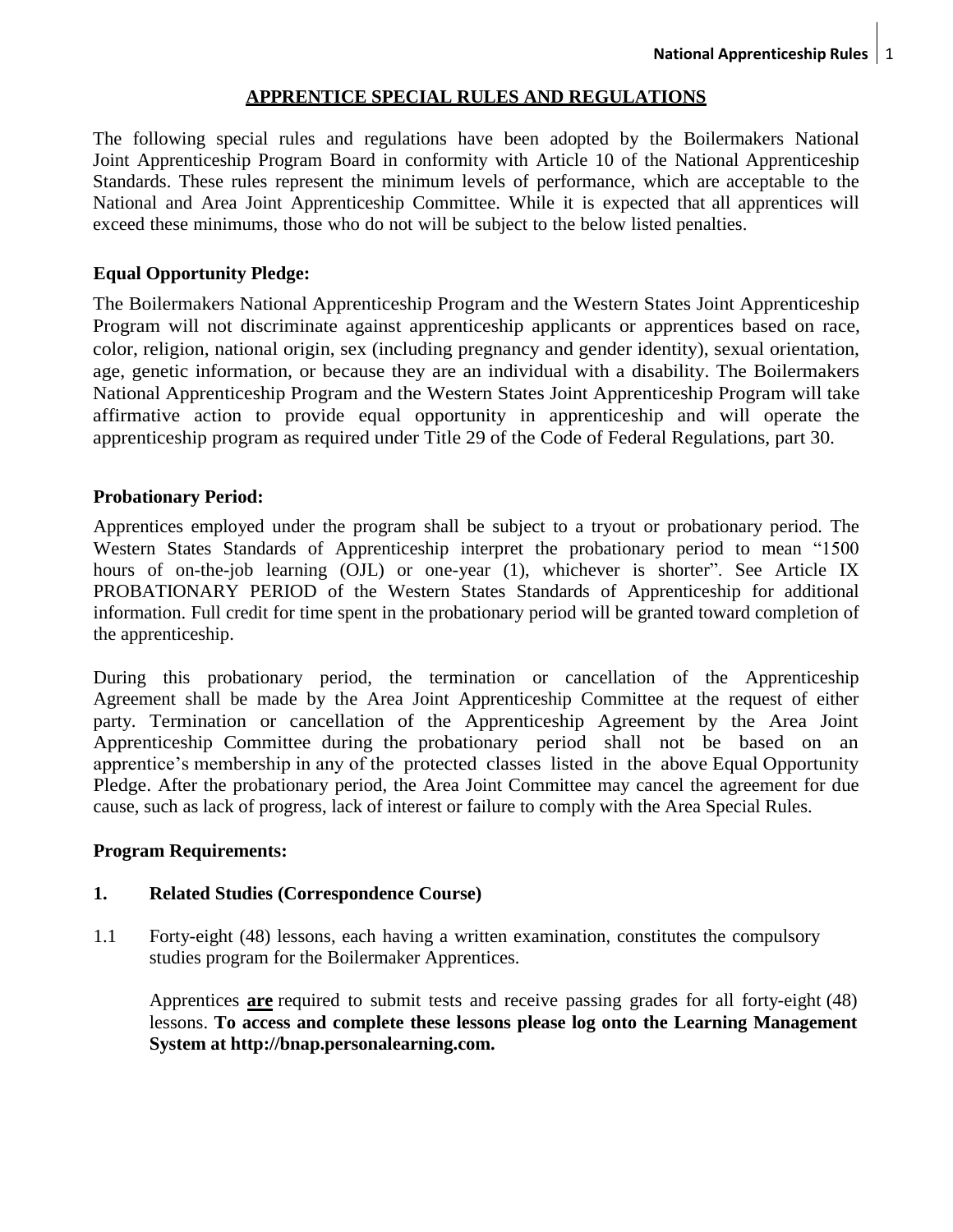#### **Classroom Requirements:**

2.1 Apprentices are to receive a **minimum** of one hundred forty-four (144) hours of classroom training per year, for a total of 576 hours during the program. It is mandatory that all apprentices attend the required classes, which are conducted at the Regional Training Center (Local Lodge 627) or an approved Local Training Center before graduating and becoming a Journeyman/Mechanic. Misconduct during classes or failure to attend scheduled classes without a legitimate reason (e.g. personal sickness or a death in your family) that is reasonable to the Program Coordinators shall result in disciplinary action **(Refer to DISCIPLINARY ACTION).** Rules of conduct shall be posted at the training centers.

BNAP Full Board (1/29/01) requires all absences (excused or unexcused) to be made up either at the Regional Training Center or at a recognized Local Training Center. You must check with your Area Coordinator to schedule make-ups for missed time.

- 2.2 Apprentices who have completed the probationary period shall receive classroom and hands-on training for welding. Classroom training for welding is required during the second  $(2<sup>nd</sup>)$  and third  $(3<sup>rd</sup>)$  years. Hands-on welding will be emphasized during the fourth  $(4<sup>th</sup>)$  year.
- 2.3 Apprentices who have not received a welding certification from an employer or from the Common Arc Program shall **not** be promoted to journeyman until one of the following has been determined by the Joint Committee.
- 2.3.1 Receive additional training in welding sufficient to pass the required welding test to qualify for referral as a qualified welder. Hands-on training shall not exceed two hundred and seventy (270) hours.
- 2.3.2 All additional training in welding must be conducted at the Regional Training Center, Local Training Center, Mobile Training Trailer or a Vo-Tec School. If it is more cost effective to send an apprentice to Vo-Tec for additional training, the cost shall be paid by the area funds.
- 2.3.3 If it is determined at any time during the additional training that an apprentice is not capable of accomplishing the skills of a qualified welder, the apprentice may be promoted to journeyman status with the following qualifications for job referral General Boilermaker Mechanic and Rigger.

The Western States Full Board (7/14/95) approved that first year apprentices should be capable of passing a typical Boilermaker three position plate test soon after reaching 3000 on-the-job training hours. All second year apprentices determined capable of advancing to tube welding training will be given the same as soon as possible, whereas they may become certified welders.

2.3.4 The BNAP Full Board (Fall 2000) approved the requirement of all apprentices to receive the 10 hour OSHA/MOST Safety/Health Course within six (6) months after an apprentice has been indentured into the program.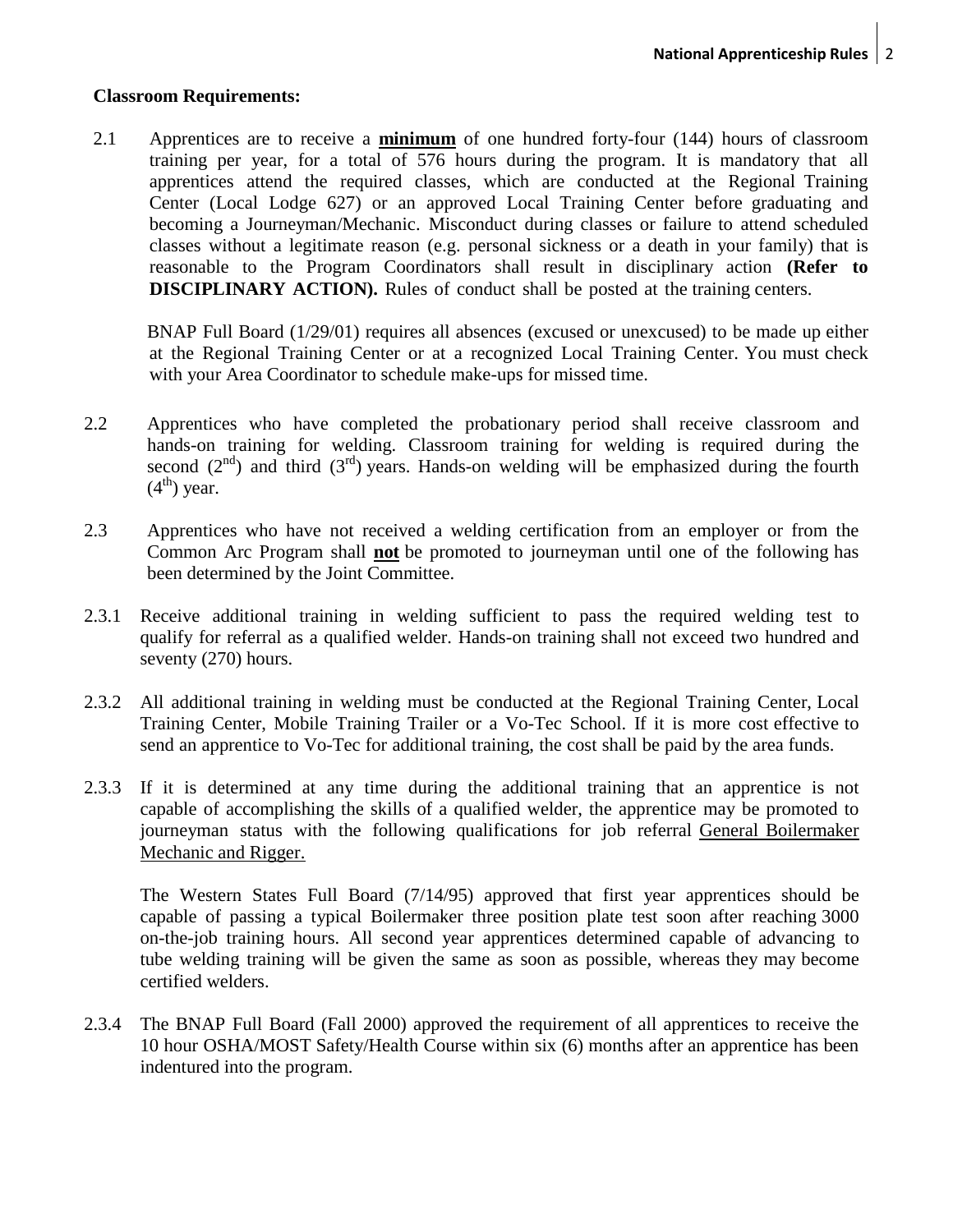## **3. Monthly Job Reports**

- 3.1 Apprentices shall submit Monthly Job Reports covering each month, whether working or not. Such reports shall be submitted in a timely manner, but in no event more than thirty days following the last day of the month covered by the report. The information required in the report shall be filled in by the Apprentice including activities on the job and number of hours spent on each activity. Apprentices will then submit the completed report to the Job Supervisors **(foreman and steward)** at the end of the job or the end of the month, whichever first occurs. The job Supervisors will check the report as proof of accuracy and rating of performance.
- 3.2 Apprentices out of work during a calendar month shall submit a Report for the month stating they were out of work.

Western States Policy requires that zero hour job reports CANNOT be filed in advance. Apprentices that are reporting excessive zero hour Monthly Work Reports shall be subject to a Survey in which they will be required to explain their lack of on-the-job training hours. A copy of the Survey request will be sent to the Local Business Manager. The apprentice will be given 60 days to complete and return the Survey. If the Survey is not returned, the apprentice will be subject to disciplinary action.

- 3.3 Apprentices, not a supervisor or anyone else, are responsible for completion of the Reports.
- 3.4 Filing an incomplete Report, failure to file a Report within thirty (30) days of the end of the month, providing false information, forging or causing to be forged a signature or name on the Report shall result in disciplinary action (**Refer to DISCIPLINARY ACTION**).

Western States Policy allows for a Business Manager to sign an Apprentice Work Report if the contractor has left the area or is unavailable, but only if the apprentice supplies check stubs to verify hours and the apprentice will not receive a job performance rating.

The Western States Policy allows for the Western States Coordinator to perform hour audit reviews on apprentices to verify the accuracy of the hours reported by the apprentice to the Coordinator in keeping with 3.4 above.

## **4. On-The-Job Training Modules**

- 4.1 Each apprentice is required to complete each of the OJT Modules, which relates to the work progress shown on the Monthly Job Reports that he/she has processed.
- 4.2 Failure to complete the required OJT Modules may delay promotion to journeyman until the required OJT's are completed.

Western States Policy (revised 7/23/07) requires apprentices to complete a minimum of 3 OJT Modules prior to receiving a Level Advancement or Pay Increase. After completing the 6<sup>th</sup> level the Apprentice will be required to submit the remaining OJT Modules (6) prior to graduating from the program. Apprentices who were previously an apprentice will be credited completed OJT's from prior apprenticeship.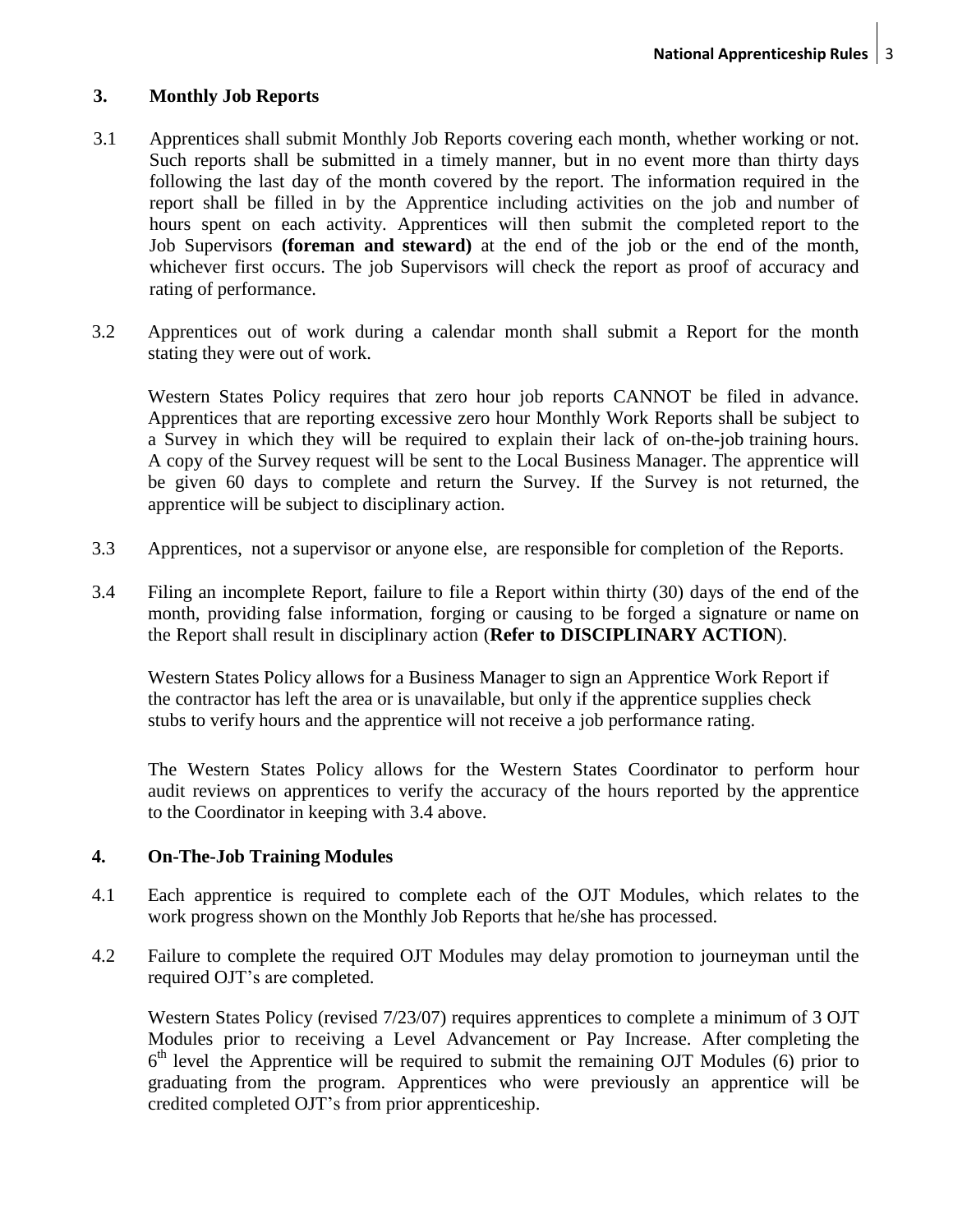## **5. Apprenticeship Fees**

The BNAP Board (4/25/01) approved the Western States Area a variance allowing the fees for Related Studies to be lowered from \$450.00 to \$250.00.

- 5.1 Apprentices are required to pay the following fees for a total of \$250.00. The purpose of the payments is to offset the cost of the Related Studies Books.
- 5.1.1 A fee of \$50 is to be paid prior to an Apprentice reaching 1000 hours.
- 5.1.2 An additional fee of \$50 is to be paid prior to an Apprentice reaching 2000 hours.
- 5.1.3 An additional fee of \$50 is to be paid prior to an Apprentice reaching 3000 hours.
- 5.1.4 An additional fee of \$50 is to be paid prior to an Apprentice reaching 4000 hours.
- 5.1.5 An additional fee of \$50 is to be paid prior to an Apprentice reaching 5000 hours.
- 5.2 Failure to pay fees in a timely manner shall result in disciplinary action (**Refer to DISCIPLINARY ACTION**).

Western States Policy (revised 7/23/07) allows apprentices to make payments in advance (**in increments of \$50 only**). Payments will be accepted by **MONEY ORDER ONLY** (checks will not be accepted). Apprentices who were previously an apprentice and still have their textbooks may be re-credited with their apprenticeship fees upon verification that they still have their textbooks **(must be the latest version of textbooks)**.

#### **6. Local Joint Referral Rules**

- 6.1 A copy of the Local Joint Referral Rules will be included in the apprentice indenturement package and presented at the time apprentices sign the Apprenticeship Agreement.
- 6.2 Apprentices shall comply with the Local Joint Referral Rules. Violations of the Referral Rules will result in disciplinary action under Articles 8 and 9 of the Rules.
- 6.3 Apprentices removed from the referral out of work list under Article 8.5 of the Rules (serious or chronic misconduct) shall be terminated from the Apprenticeship Program.

BNAP Policy (4/7/94) requires that each apprentice will be indentured in the geographical area of the Local Lodge in which he/she applied for admission to the program. The apprentice shall be eligible to sign the out-of-work list of that Local Lodge only. Referrals to job sites outside the geographical area of the Local Lodge must come through the Business Manager of the Local Lodge in which the apprentice is indentured. Any reasonable request made by an apprentice to work in another Local will not be withheld. All Business Managers are to notify MOST when apprentices are available to travel and MOST, by circular letter, will notify the locals of availability of apprentices. Apprentices are to be notified of this Policy and informed that failure to comply with this policy can result in discipline, and including, cancellation from the program.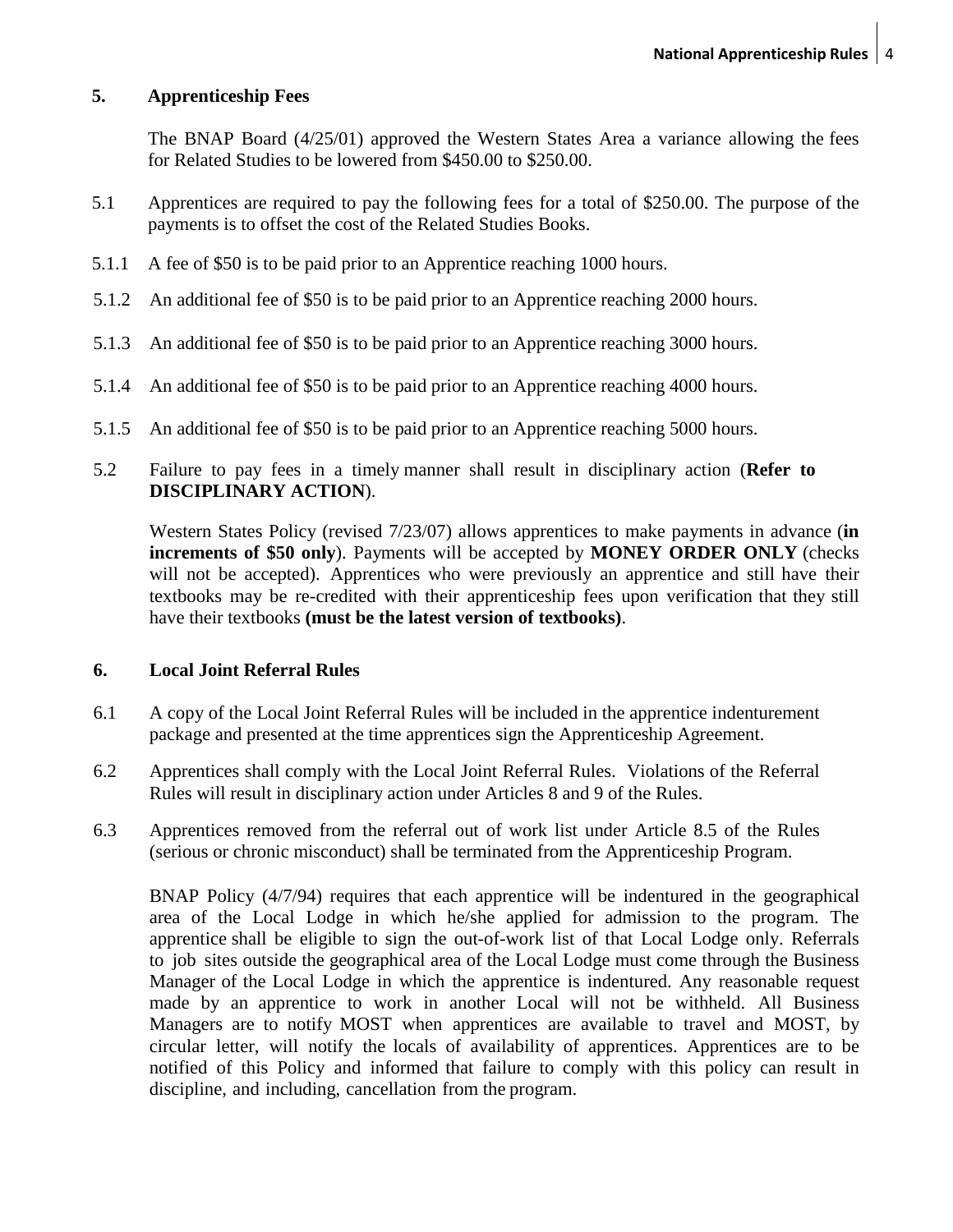BNAP Policy (10/29/98) requires all apprentices to comply with the applicable provisions of the Local Joint Referral Rules (copy must be given to each apprentice when indentured) and a copy of which must be on file at the area coordinator's office. Apprentices will be suspended or terminated from the program under the National Program for:

- A) When an apprentice is disciplined for violations of the Local Joint referral Rules, the Local Business Manager will immediately file a report with the Area Apprenticeship Office along with supporting documents advising of the reason(s) and what referral suspension was applied.
- B) Apprentices may not refuse a work referral except for compelling reasons. Each refusal shall be so noted and the Local Business Manager will immediately file a report with the Area Apprenticeship Office along with supporting documents advising of the reason(s) for refusal.
- C) An apprentice that is refused employment for just cause (subject to different employers within a one (1) year period is cause for termination from the program. It will be the responsibility of the Business Manager to immediately send a report to the Area Coordinator's Office along with supporting documents advising of the reason(s) for the refusal(s).
- D) Chronic violations of the Local Joint Referral Rules are cause for termination from the program. All reports will be filed immediately as the infractions occur. Apprentices have the right to submit a referral dispute to the Local Joint Referral Disputes Committee in keeping with the Rules. The Area Apprenticeship Committee should refer all apprentices referral dispute back to the Local Business Manager unless C) and/or D) of the above rules have occurred.

# **7. BNAP Drug Testing**

- 7.1 Apprentice applicants selected for indenturement will be given a copy of the MOST Drug & Alcohol Policy & Procedures.
- 7.1.2 The Area/National Coordinator shall notify the MOST office by FAX or E-Mail the Name, Social Security Number, Address, Home Phone Number, Local Number, Date Indentured, Date Graduated and Date Terminated of all apprentices and mechanic trainees.
- 7.1.3 Apprentice applicants selected for indenturement, probationary apprentices and nonprobationary apprentices will be required to comply with Article 5.1 and 7.8 of the Exclusive Referral Procedures.
- 7.1.4 The Local Business Manager is required to file a referral suspension with the Area Apprenticeship Office each time an apprentice fails to comply with Article 5.1 and 7.8 of the Exclusive Referral Procedures.
- 7.1.5 Apprentices may be drug/alcohol-tested while attending the Regional or Local Training Centers for Post-Accident, Incident, Reasonable Suspicion or Cause.
- 7.1.6 The drug/alcohol screening shall be conducted using procedures, vender, independent testing laboratory and/or the medical review officer of the MOST Drug Screening Program.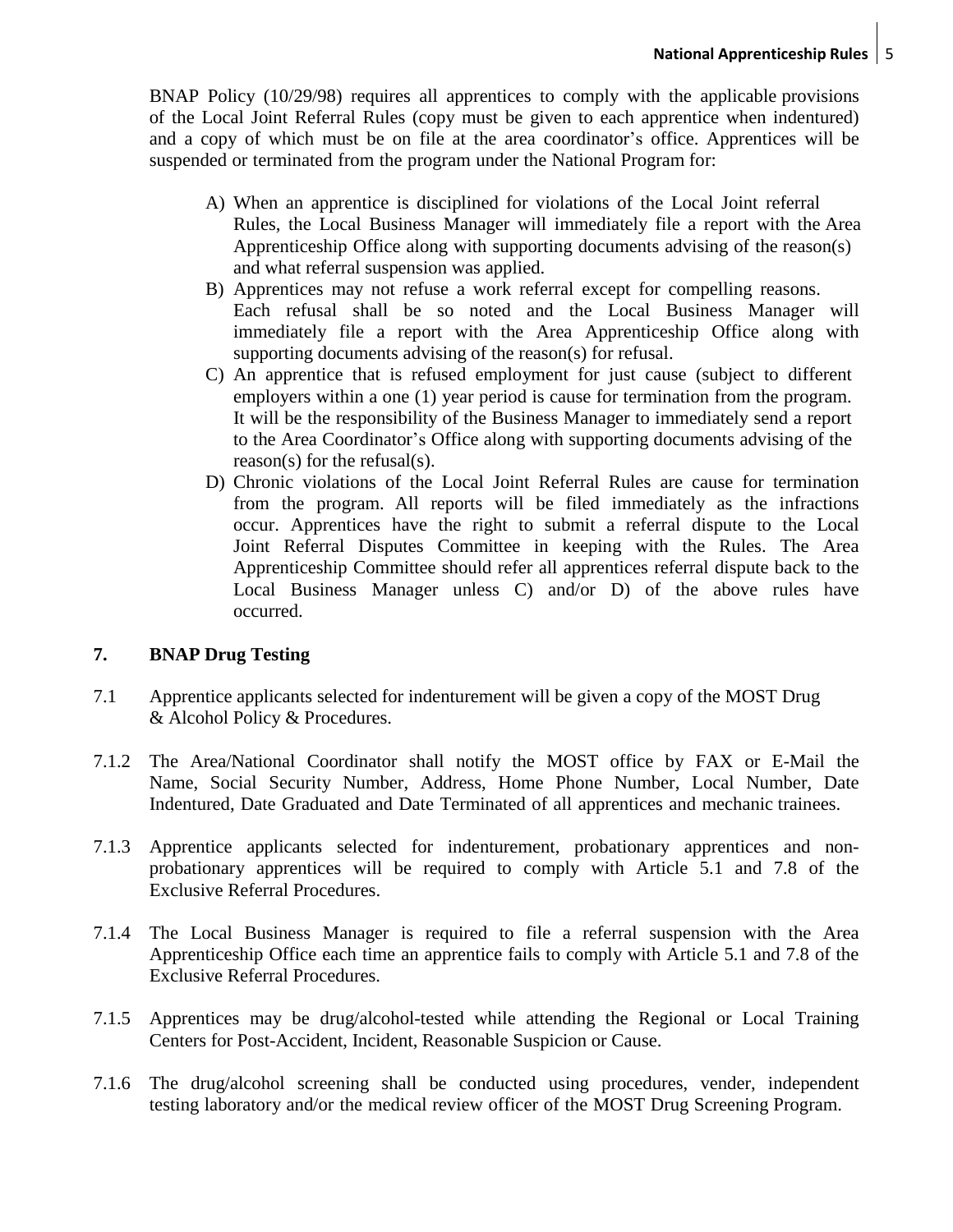## **7.2 Post-Accident/Incident**

7.2.1 When a drug/alcohol test is required due to a Post-Accident/Incident that occurs while attending the Regional or Local Training Center, the regional or local instructor will notify the Area Coordinator and the Area Coordinator will notify the MOST office with the required information, such as name, address, etc.

## **7.3 Cause**

- 7.3.1 Any indentured apprentice shall be subject to drug or alcohol testing, for cause, for any of the following reasons.
- 7.3.2 Involvement in, or causing, an incident or accident while attending class at the Regional Training Center or local training center, while using Transportation Service to and from school, or while staying in a hotel during school attendance which causes or could have caused injury to employees, apprentices, or other individuals, or which causes or could have caused destruction or damage to property.
- 7.3.3 Observed behavior, which is unusual under circumstances, or different from the individual's normal behavior, which indicates or could indicate impairment or drug/alcohol abuse.
- 7.3.4 Observed behavior must be witnessed by at least (2) individuals.

# **7.4 Alcohol Testing**

7.4.1 Alcohol testing shall be conducted in keeping with Health and Human Services Guide dated January 1, 1995.

## **7.5 Suspension/ Termination**

- 7.5.1 Apprentices testing positive for post- Accident/Incident or Cause while attending the Regional or Local Training Center shall result in disciplinary action as determined by the Area Committee.
- 7.5.2 In the event an apprentice appeals a suspension/termination from the program due to a positive result, the MOST office shall release the apprentice(s) record(s) in question to the Area Committee and National Board. The Area Coordinator and/or the National Coordinator shall request the records in writing with a copy of the signed BNAP DRUG TEST CONSENT AND INFORMATION RELEASE FORM (see 7.5.6 below).
- 7.5.3 The information released from the MOST office shall be kept separately stamped confidential and protected from disclosure to the fullest extent allowed by law. It shall be filed as confidential medical records protected by law.

## 7.5.4 Policy Changes

7.5.5 All BNAP Policy changes that relate to drug/alcohol testing procedures must be reviewed and approved by the MOST Board of Trustees to insure there is no conflict in administering the program exists.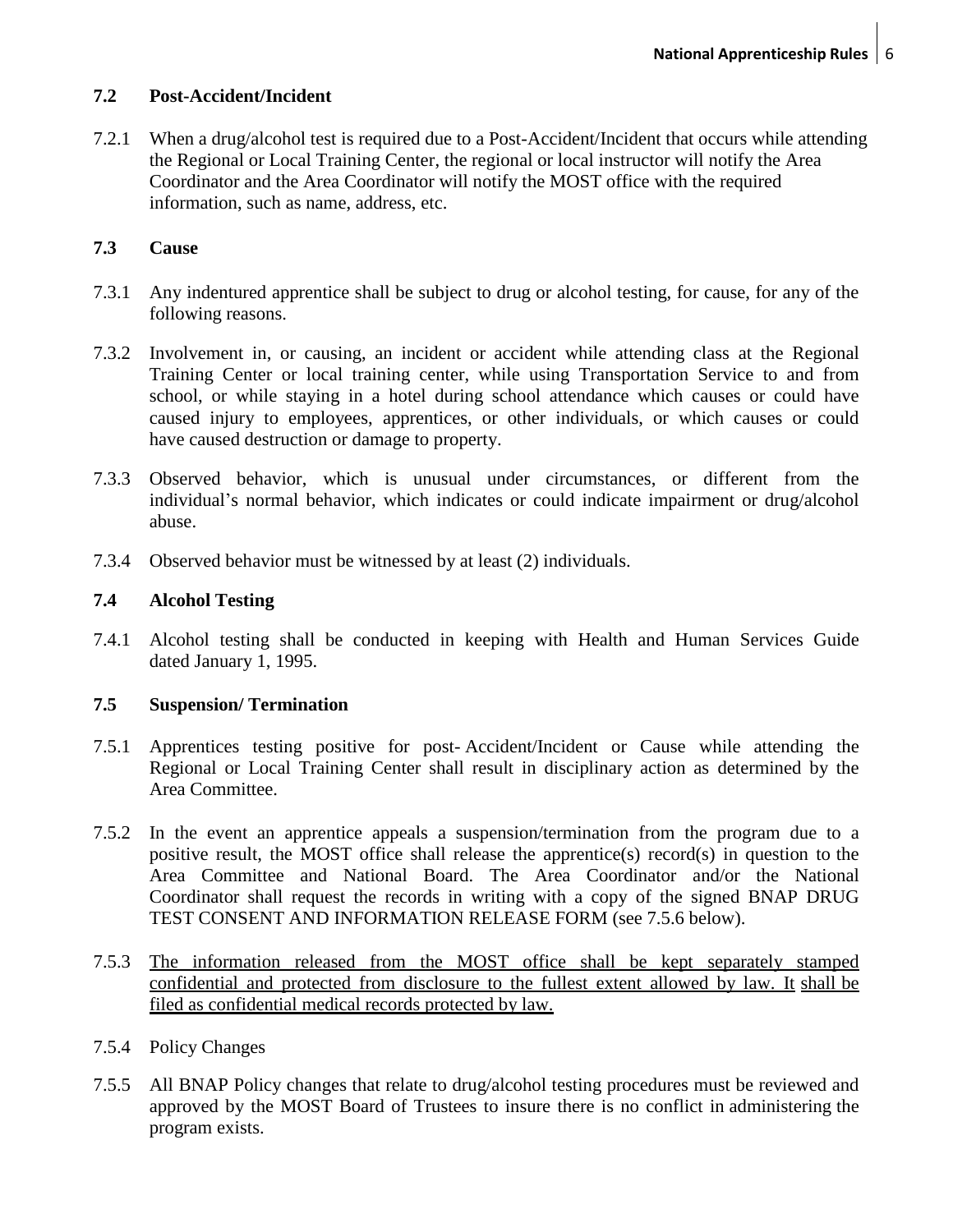- 7.5.6 Consent and Information Release Form
- 7.5.7 All apprentices indentured into the program must sign the BNAP Consent and Release form at the time they sign the Apprenticeship Agreement.
- 7.5.8 Apprentices that refuse to sign the BNAP Consent Form at the time they sign the Apprenticeship Agreement Shall be terminated.
- 7.5.8.1 BNAP Drug Test Consent and Information Release Form

I understand that one of the requirements for remaining indentured in the Boilermakers National Apprenticeship Program by and through one of its Area National Apprenticeship Rules Committees is to submit to alcohol and drug testing under the Drug Testing Policy of the National Program.

## **I further understand that failure to consent to drug testing when requested to do so will result in cancellation of my apprenticeship Agreement with the National Program and any of its Area Committees.**

I further understand that the drug testing will be conducted under the Boilermaker MOST Drug and Alcohol Policy and Procedures through an independent testing laboratory selected by MOST. I acknowledge having received a copy of the Drug and Alcohol Policy and Procedures of the Boilermakers' MOST Programs.

I authorize the independent testing laboratory to release the test results to a contact person selected by the Administrator of the MOST Programs and/or the medical review officer to release the results to the National Area Coordinator. I understand that the National Area Coordinator will use the information in accordance with the drug testing policy of the National Program, including the release of test results to individuals who need to know in order to carry out the drug testing policy of the National Program, and I authorize him/her to do so.

#### **7.6 Cost of Treatment**

Cost of treatment and/or entry into a drug/alcohol rehabilitation program shall be the sole responsibility of the apprentice. The cost to the apprentice may be reduced to the extent the Boilermakers Health and Welfare Plan or the apprentice's own health plan provides coverage, assuming eligibility. Neither the Boilermakers National Joint Apprenticeship Program nor any of its Area Committees, officers, agents, employees or representatives will be responsible for any cost of treatment or rehabilitation.

#### **7.7 Area Apprenticeship Rules**

7.7.1 The BNAP Drug/Alcohol Policy, Procedures and any amendments or changes approved by the BNAP Board is recognized as a part of the Apprenticeship Rules

Newly indentured apprentices will not be referred for employment until results of drug test are received by Area Coordinator (BNAP Policy 8/7/97).

If a non-probationary apprentice is cleared for a re-test and the re-test is positive the apprentice is dropped from the program (BNAP Policy 12/1/97).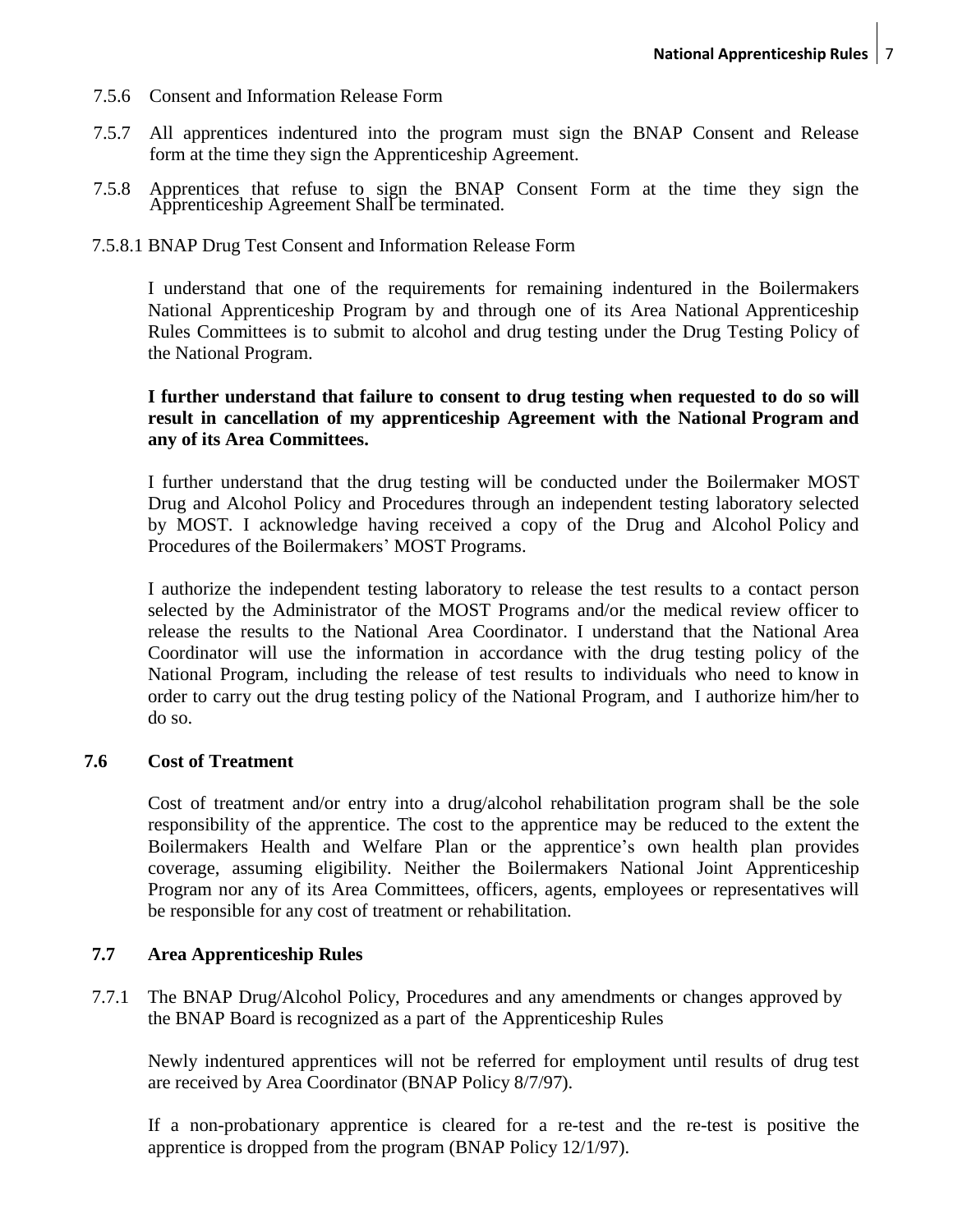When an apprentice is rejected or terminated from a job for receiving a positive result on a contractor drug test (not MOST) the following is to take place immediately (BNAP Policy 10/17/98):

- 1) The Business Manager is to notify (in writing) the Area Coordinator.
- 2) The Area Coordinator is to advise the MOST office and request a new COC to be sent.
- 3) If the apprentice tests positive he/she is terminated from the program if in the probationary period.
- 4) If he/she is out of the probationary period then he/she must comply with the MRO requirements if it is their first positive. If it is the second positive they are terminated from the program.

## **BNAP POLICY 4/24/00: DRUG TESTING OF PROBATIONARY**

**APPRENTICES**: (1) A probationary apprentice will be automatically terminated if he/she tests positive and (2) the probationary apprentice will not be eligible to reapply for admission to the program for a period of two years except the terminated probationary apprentice may reapply after a period of six months from the date of termination if he/she has completed a bona fide rehabilitation program and/or otherwise complied with the recommendation or instructions of the (MOST program MRO). The Area Coordinator will be responsible for advising the apprentice of his/her termination and his/her positions with respect to reapplying.

Western States Policy (12/02) requires all apprentices to have a current MOST Drug Screen in order to attend Local or Regional Training classes. Apprentices will be required to be able to attend Local or Regional Training classes AT ALL TIMES. The Western States office will inform apprentices that are not current to become current. Disciplinary Action and/or Termination will be imposed on apprentices who fail to comply.

## **8. Credit Hours**

Credit hours will be granted to all apprentices based on the following (WSJAC granted variance by BNAP on 9/07):

8.1 If the Area Joint Committee finds, upon examining the records of applicants, that they have had previous practical or theoretical experience in the trade, it shall grant them advanced standing on the term of apprenticeship, subject to review before the end of the probationary period. Apprentices who receive credit for previous experience shall be paid the wage rate for the period to which such credit advances them.

Upon being re-admitted to the Apprenticeship Program after cancellation, the re-admitted apprentice shall serve the first 30 (thirty) days of his/her one-year probation at period 1 for wage purposes. Thereafter, the apprentice shall be placed at the highest period for which he/she is otherwise eligible. The apprentice may establish his/her hours by supplying a detailed statement from the Boilermakers Blacksmith's National Pension Trust. Credit hours will be retroactively awarded to the date from which the applicant was originally discontinued (6-1-05).

The Western States policy requires that all requests for hours credit must be itemized as per the Suggested Work Process in the Western States Standard Schedule A. The credit granted must not exceed half of the hours listed for each of the Suggested Work Processes.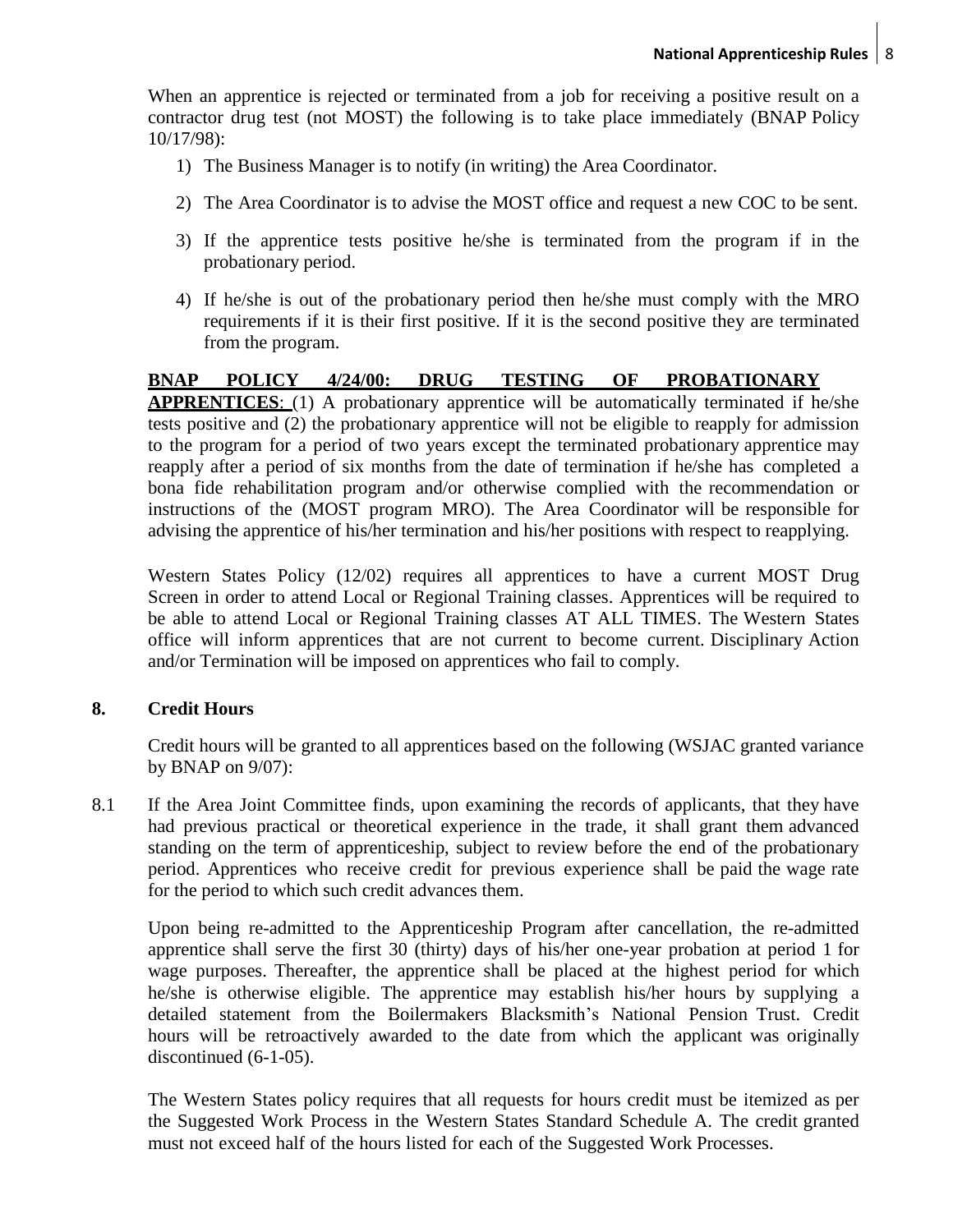**BNAP POLICY 4/12/00 6000 HOUR APPRENTICE APPLICANTS:** Any applicant who had more than 6000 hours of experience given any combination of hours defined by Schedule A of the Boilermakers National Joint Apprenticeship Standards will be denied indenturement into the National and Area Program. WSJAC POLICY: Apprentices will be required at the time of indenturement to specify the number of hours of experience they will be claiming (with substantiation). If it is found that that an indentured apprentice underreported prior experience hours apprentice will be given a modified number of prior experience hours as per their indenturement paperwork, if under 6000 hours.

## 8.2 **Welding**

- 8.2.1 In addition to the previous practical or theoretical experience in the trade, the Area Joint Committee will grant a **maximum** of one thousand five hundred (1,500) hours to an apprentice for any combination of the following welding certifications obtained through Common Arc or a Signatory Contractor:
- 8.2.2 Plate (SMAW): 250 Hours
- 8.2.3 Tube Backing (SMAW): 250 hours
- 8.2.4 Tube/ Pipe Open Butt (SMAW): 250 hours
- 8.2.5 GMAW: 250 hours
- 8.2.6 FCAW: 250 hours
- 8.2.7 Tube 6G Position (TIG/SMAW): 1000 Hours
- 8.2.8 In addition to passing the welding test he/she must have completed the OJT Tasks as it relates to the welding process and pass a written test on welding consisting of fifty (50) questions. Twenty of the questions must consist of safety as it relates to welding. A passing grade of seventy (70) or higher must be made on the test.
- 8.2.9 The OJT modules must be checked off on the job or in a simulated condition at an approved training center.

NOTE REGARDING RELATED MODULES**:** The SMAW Module must be completed to receive credit for 9.2.1.1, 9.2.1.2, and/or 9.2.1.3 above. The GMAW Module must be completed to receive credit for 9.2.1.4 above. The FCAW module must be completed to receive credit for 9.2.1.5 above. The GTAW and SMAW Module must be completed to receive credit for 9.2.1.6 above.

## 8.3 **Rigging**

- 8.3.1 In addition to previous practical or theoretical experience in the trade, the Area Joint Committee will grant a maximum of seven hundred and fifty (750) hours to an apprentice based on the following.
- 8.3.2 In order for an apprentice to receive the rigging credit he/she must have the following OJT Modules/ Task sheets checked off.
	- 1) Set Up and Operate Air Tugger
	- 2) Utilize Come-A-Longs And Chain Hoist
	- 3) Utilize Pneumatic And Electric Hoists
	- 4) Set Up And Operate Cable Climbers
	- 5) Set Up Scaffolds.
	- 6) Inspect And Care For Rigging Accessories
	- 7) Tie Knots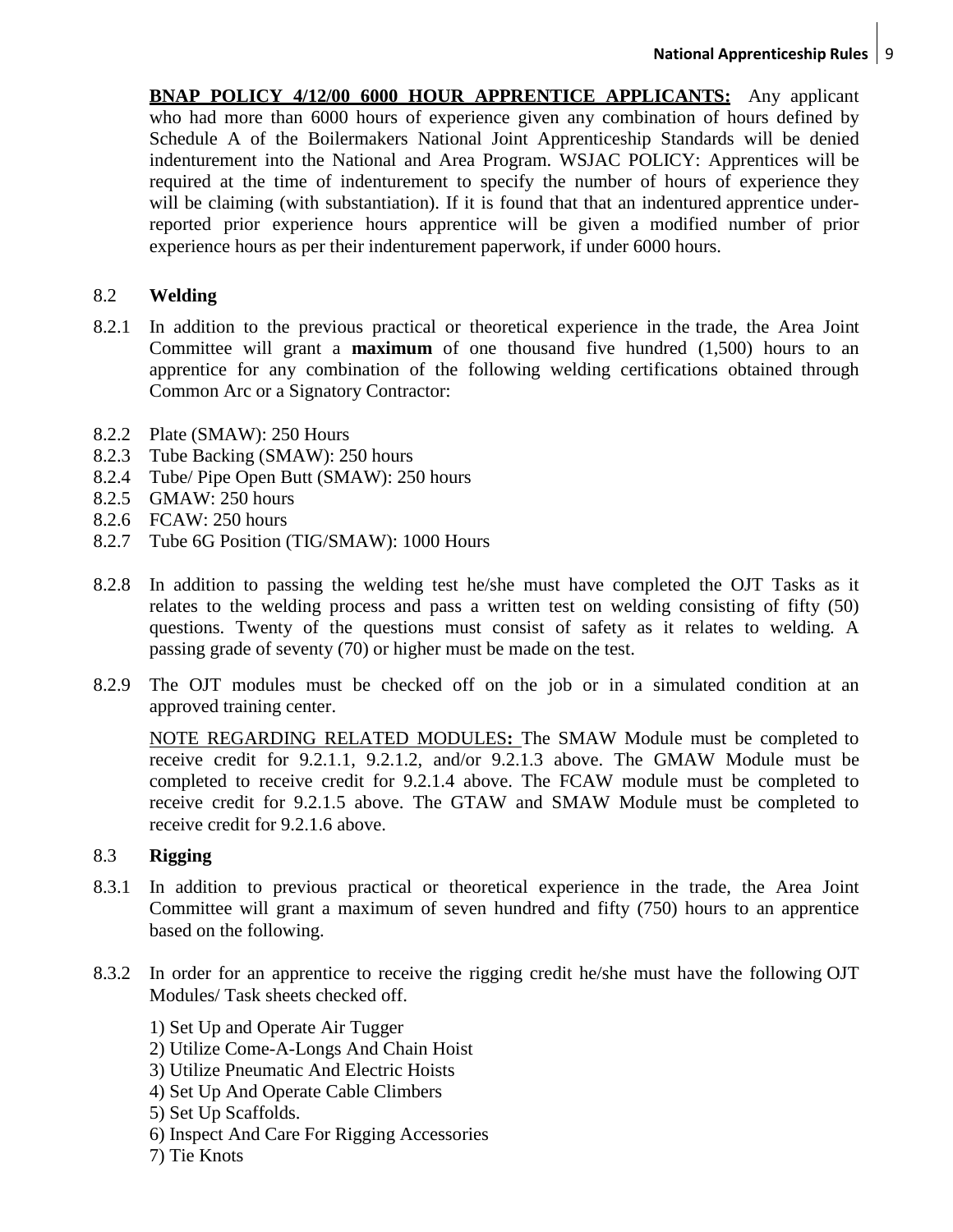8) Reeve Blocks

9) Change Crane Booms

10) Use Hand Signals To Control Crane And Hoist

- 8.3.3 The modules must be checked off on the job or in a simulated condition at a BNAP approved training center.
- 8.3.4 In addition to the OJT modules being completed a written test must be passed consisting of fifty (50) questions concerning rigging. Twenty (20) questions must consist of safety as it relates to rigging. A passing grade of seventy (70) or higher must be made on the test.
- 8.3.5 In addition to the OJT modules and written test apprentices must also complete all Rigging Curriculum Training.

## 8.4 **College Degree(s)**

- 8.4.1 In addition to previous practical or theoretical experience in the trade, the Area Joint Committee will grant a maximum of two thousand (2,000) hours (these hours are not cumulative) to an apprentice based on the following (an **Official Transcript** with the degree awarded is required):
- 8.4.2 An apprentice may receive a total of one thousand (1,000) hours for a two (2) year college degree.
- 8.4.3 An apprentice may receive a total of two thousand (2,000) hours for a four (4) year college degree.
- 8.5 **Credit hours awarded from any of the sources in which credit hours are granted shall not exceed 3000 hours.**

## **9 Disciplinary Action**

9.1 When violations occur regarding Classroom Requirements, Monthly Job Reports, Apprenticeship Fees, the Area Coordinator shall mail Apprentices a semi-annual progress report stating each violation or suspension.

The following are the Western States procedures in compliance with 9.1 above: OJT MODULES, FEES, TRAINING**:** Apprentices are sent: #1) a pre-level advancement notification (progress report) with each level advancement notification when they have met the on-thejob training hour requirement; #3) a pending suspension notification is sent sixty (60) days after the level advancement notification; and #4) a certified suspension/ termination notification is sent thirty (30) days after the pending suspension notification. TRAINING: Apprentices who do not complete or are removed from or do not show up for mandatory curriculum training are sent a certified suspension/ termination notice. MONTHLY JOB REPORTS (Sixty days delinquent), DRUG TESTING (not current): Apprentices are sent #1) a pending suspension notification: and #2) a certified suspension/termination notification thirty (30) days after the pending suspension notification. AUDITS, SURVEYS: Apprentices are sent #1) notification of information requested; #2) a pending suspension notification is sent sixty (60) days after the information requested notice; and #3) a certified suspension/ termination notice notification is sent thirty (30) days after the pending suspension notification.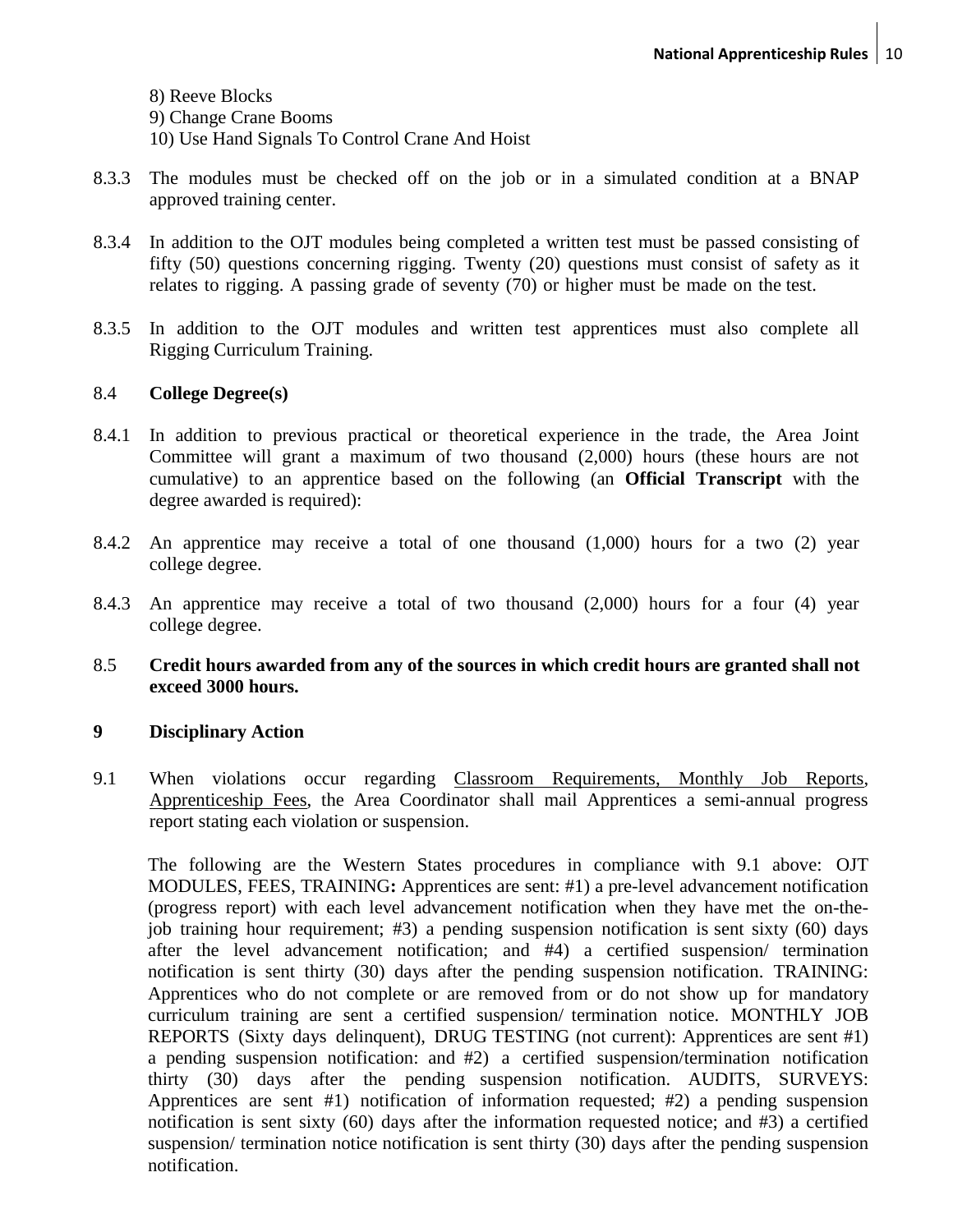MANDATORY MEETINGS: Apprentices that are required to attend mandatory meetings will be notified of such meeting by certified mail, with a copy sent to the area coordinator, by party requiring the meeting. If the apprentice does not show up for the mandatory meeting the party requiring the meeting can request a thirty (30) day suspension by the area coordinator. The area coordinator will send a suspension/ termination notification by certified mail.

- 9.1.1 Each offense shall result in a 30-day suspension from work.
- 9.2 The progress report will advise that the apprentice has thirty (30) days from receipt or the report to comply with the requirements. Failure to comply within the thirty (30) days will result in termination from the program.
- 9.3 If the requirements are met before the end of suspension, the suspension shall be lifted and the apprentice shall be allowed to return to work.
- 9.4 A copy of the notice and/or the suspension notice shall be sent to the local Business Manager advising suspension.
- 9.4.1 The Business Manager shall have the apprentice removed from the job if employed.
- 9.4.2 The apprentice shall not be allowed to register on the out-of-work list until the Business Manager has been notified by the Area Coordinator that the suspension has been lifted.
- 9.5 Apprentices that receive four (4) suspensions for violations of the Apprenticeship Program within a two  $(2)$  year period will be terminated from the program.
- 9.6 **READMITTED APPRENTICES**: If an apprentice is cancelled, the cancelled apprentice may reapply using the regular application process a maximum of one time only. If an apprentice is cancelled after their probationary period and uses the one time readmitted application process they must include a letter of recommendation from a Union Representative **or** Contractor Representative.

## **10 Notification of Terminations**

- 10.1 All letters of terminations shall be issued by the Area Coordinator at the request of the Area Joint Committee after the review and approval of the Area Joint Committee. The Termination notice to the apprentice will contain the reason(s) for the termination and the appeal procedures in case the apprentice should desire to appeal to the Area Joint Committees action. (Letter is to be sent by certified mail)
- 10.2 A copy of all terminations will be sent to the current Local Business Manager.

## **11 Appeal Procedures**

11.1 **Except for referral Rules related discipline,** an apprentice may appeal any imposed suspension or termination only in the following manner:

**NOTE**: Except for instances in which the suspected basis for termination of a Probationary Period Apprentice is the apprentice's membership in any of the protected classes listed in the above Equal Opportunity Pledge, Probationary Period Apprentices do not have appeal rights in regards to termination (See Area Standards, Article VIII, Probationary Period).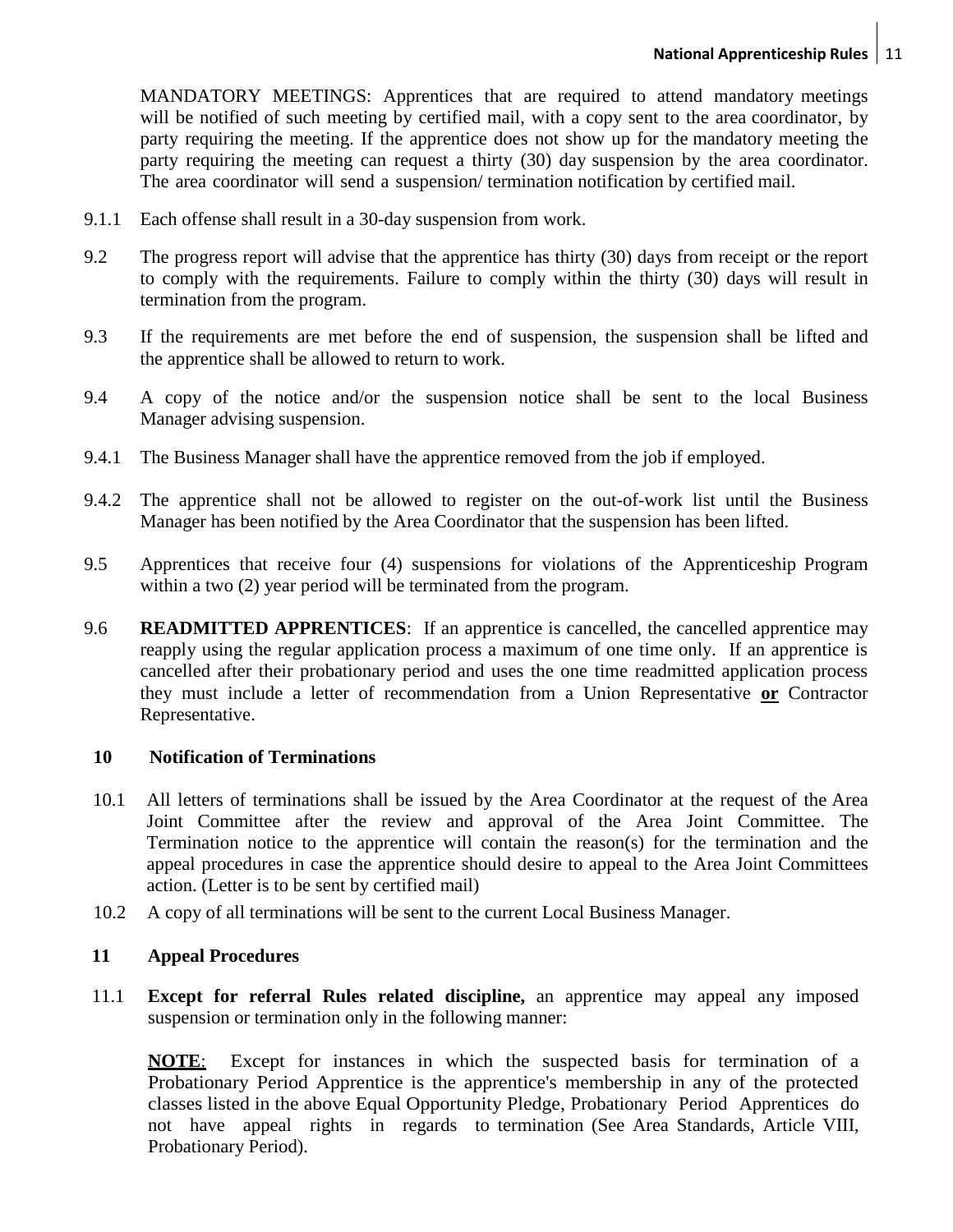- 11.1.1 By written appeal to the Area Apprenticeship Committee mailed by registered or certified mail to the Area Coordinator within thirty (30) days of the date of mailing notice of the, to the discipline of the apprentice. Failure to appeal in this manner shall be a waiver of any rights to appeal the discipline imposed.
- 11.1.2 Within fifteen (15) days of receipt of the apprentice's written mailed appeal, the Area Coordinator shall mail to the apprentice's last known address, notice of the date, time, and place of a hearing before the Area Apprenticeship Committee. The hearing shall be scheduled no sooner than fifteen (15) days from the notice of the hearing.
- 11.1.3 At the hearing, the apprentice will be afforded the opportunity to refute the allegations, which form the basis of the discipline appealed. The apprentice shall represent him/herself and is responsible for bringing any evidence or witnesses that the apprentice deems necessary to dispute the discipline.
- 11.1.4 The Area Apprenticeship Committee shall mail a written decision of the Area Apprenticeship Committee, the last known address within fifteen (15) days of the adjournment of the hearing

# **12 Acknowledgment of Receipt**

12.1 I have received a copy of the Boilermakers Area Apprentice Committee Regulations and Disciplinary Action booklet on this date. I understand it is important that I read and understand the contents of this booklet because violation of the Regulations set forth in this booklet can result in my suspension and termination from the Apprentice Program. Upon the receipt of an appeal from an apprentice the BNAP will advise the apprentice of the procedures

## 12.1.1 Signed By:

# 12.1.2 Print Name:

12.1.3 Date: